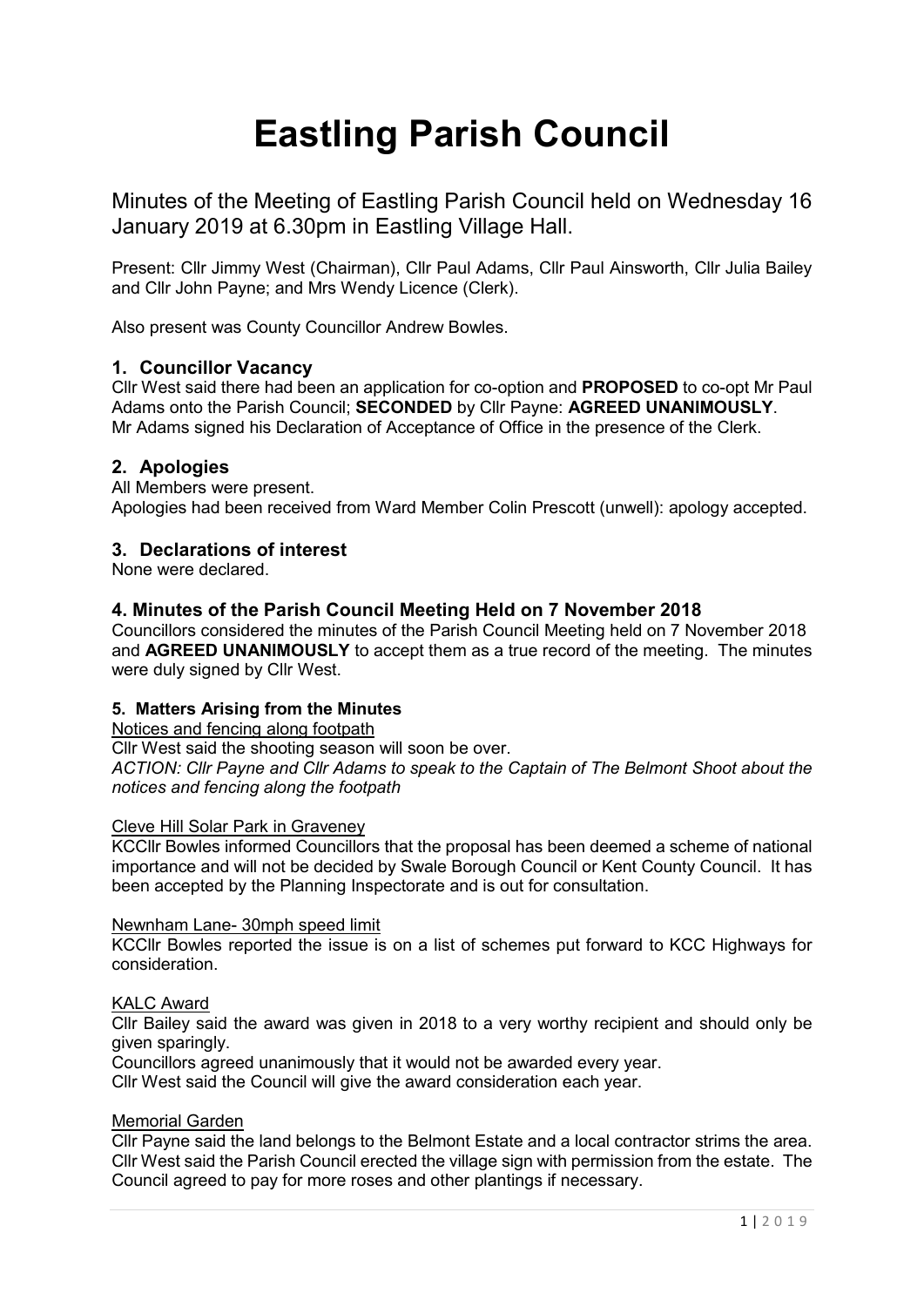Cllr Bailey said some of the roses were bought by residents as a memorial. Cllr Ainsworth said he hopes to be able to rejuvenate the roses.

# Z-bend

KCCllr Bowles said he has spent a considerable amount of time on flooding issues in the Division since the storm on 29 May 2018 and the z-bend in Eastling is also on the list of matters for KCC Highways to consider.

# **6. Public Time**

No members of the public were present.

# **7. Village Warden's Report**

Although Mr Willson had not submitted a Parish Warden's Report he had submitted a report summarising his role with Neighbourhood Watch which members found most informative.

## **8. Website**

Cllr Ainsworth reported the website was fine and news and events from the Good News magazine are added to the website. There are a steady number of visitors to the site. The Clerk reported there were no issues with the Parish Council website.

## **9. Chairman's Report**

Cllr West said he had received a road naming request for Mill Lane and also for the road between Arnolds Oak and Pett Dane.

*ACTION: Clerk to send KCCllr Bowles details of the roads.*

Cllr West thanked KCCllr Bowles for his assistance.

Concerning "The Street" Cllr West said KCC Highways have stated the repair to The Street will be carried out with the same surfacing as was used on the Otterden Road Cottages. It is anticipated it will be done by the end of the year. Before that , there is white painting inTheStreet, so potholes are to be repaired soon

KCCllr Bowles said he will get an updated schedule from the Swale Joint Transportation Board at the end of February. There is a substantial increase in the budget for KCC Highways following lobbying.

Cllr Bailey said a member of the public had mentioned the Sky dish on a house in the Conservation Area. Legislation states that it could require planning permission.

Cllr West said all the houses in The Street have television aerials.

Councillors considered the matter and agreed the dish was not an eyesore. The resident could seek advice from the Planning Department or the Conservation Officer if he so wished. *ACTION: Chairman to respond to the resident.*

# **10. Finance**

#### i. Finance Report

Cllr Payne said there is still money left in the budget, a grant could be made to the Village Hall. Cllr West said a resident has offered to make a notice board for the church. The Church may well ask the Council again for a new Notice Board , but this will be next financial year, when their plans are clearer. The Council would like to support the Village Hall.

Cllr Ainsworth said the priority for the Village Hall is the enhancement of the heating system, to remove the existing fan blower and replace with new electric heaters.

It was agreed to pay for the enhancement of the heating system, £1250, and for the erection of a permanent mounting infrastructure for stage lighting for attaching the stage lighting, £500. Cllr West said the Village Hall Committee could also apply for a grant from KCCllr Bowles's Funding event or from the Co-op Community Fund.

#### ii. To consider invoices and cheques raised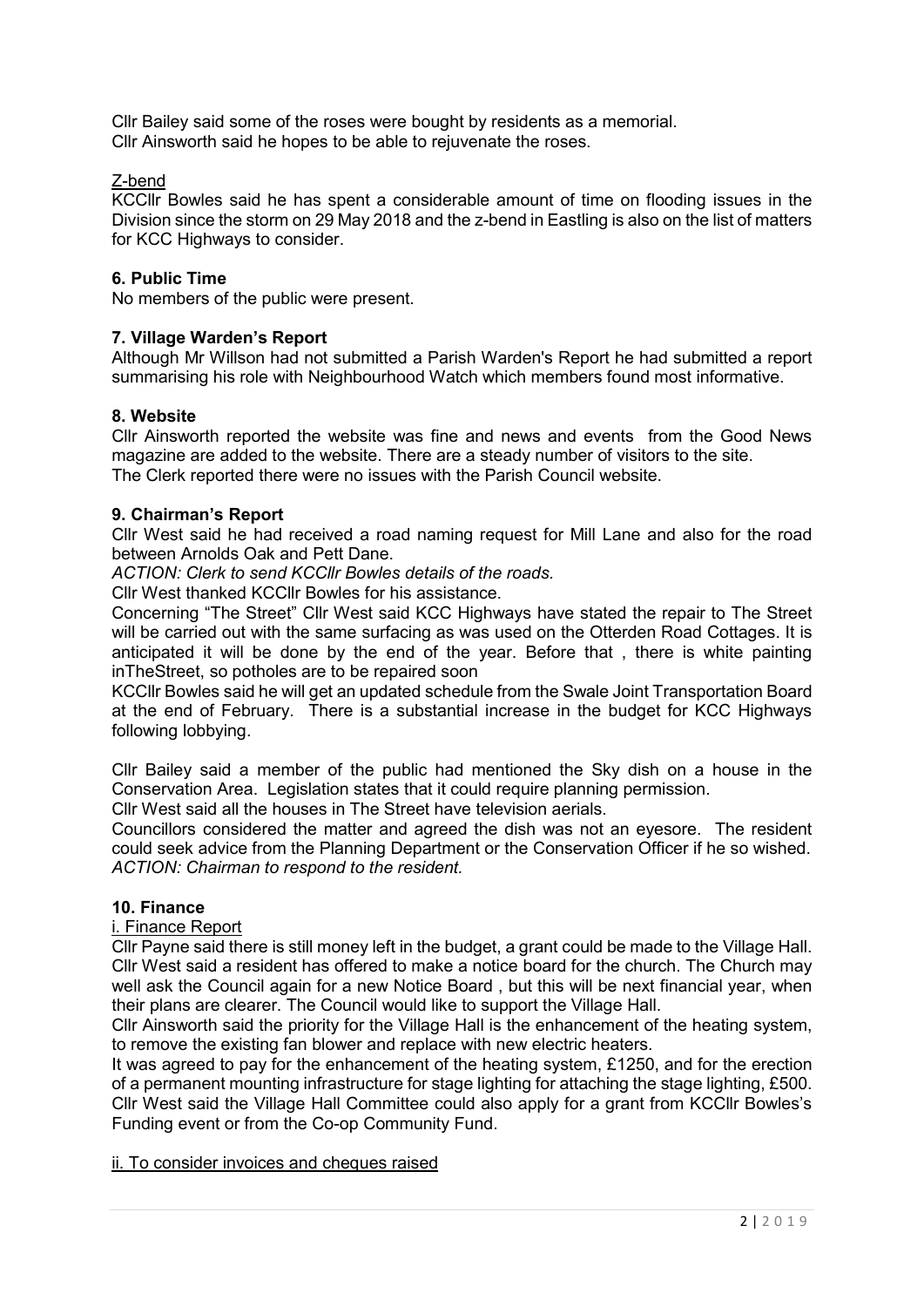It was agreed to pay Mr Swatland £220 for footpath maintenance and strimming around the sign.

#### iii. To consider budget 2019-20

Cllr Bailey said it is difficult to make significant reductions in the precept one year and then increase it the next.

It was **AGREED UNANIMOUSLY** to set the precept at £5116, being £35 per band D property the same for residents as in 2018/19.

## iv. To consider insurance renewal

Cllr Payne said the Council has a three-year Long-Term Agreement, the cost of renewal is £330.00.

## **11. Planning Matters**

Ref: 18/506263/FULL

Address: 5 Kettle Hill Eastling Faversham Kent ME13 0BB

Proposal: Proposed upper ground floor rear extension

Councillors considered the application and had no objections to the proposal.

#### **12. Correspondence**

- 1. 21.11.18- Cllr Bowles: Newsletter
- 2. 21.11.18- KALC Agenda for the Swale Area Committee meeting
- 3. 23.11.18- Police & Crime Commissioner: Restorative Justice newsletter
- 4. 23.11.18- Kent County Council: consultation on draft Libraries, Registration and Archives strategy for the next three years
- 5. 14.12.18- Leader Swale Borough Council: Christmas greetings
- 6. 14.12.18- Kent Police: Rural Matters magazine Winter 2018 issue and Kent Police Rural Liaison Team report
- 7. 14.12.18- KALC draft minutes of the Swale Area Committee meeting
- 8. 17.12.18- Cllr Bowles: Newsletter
- 9. 19.12.18- KALC: Newsletter
- 10. 21.12.18- Police & Crime Commissioner: Newsletter
- 11. 21.12.18- KCC: Cllr Bowles's funding event
- 12. 10.01.19- KALC: Draft minutes of AGM

## **13. Any Other Business**

Cllr Bailey reported she had attended the KALC AGM. There was a resolution to have 20mph zones for village streets and also one for KALC to lobby Kent Police to delegate enforcement powers to local authorities and/or trained civilians to deliver more frequent and less costly enforcement of speed limits, both motions were passed.

Cllr West thanked Cllr Bailey for attending the KALC AGM on behalf of the Parish Council.

KCCllr Bowles reported Kent County Council is considering its budget which will be put to Members in February. There will be cuts in library services and Members' Grant Funds. Social Services is under pressure at present. Swale Borough Council has been prudent.

Cllr West asked for an update on housing in the area.

KCCllr Bowles said the Borough Council has to comply with the independently assessed need. People are moving out of London into the area. London Boroughs are buying housing stock in Kent to meet their demand and this, in turn, puts a strain on KCC Social Services. The London Boroughs do not contribute to the cost and the influx puts a burden on the cost of home to school transport. Some of the housing developments in the Local Plan have started however Swale's housing figure will increase 36% so the Local Plan will be revised. Swale has to meet its five-year rolling target and is currently looking at the concept of a garden village. Cllr West thanked KCCllr West for attending the meeting and for his report.